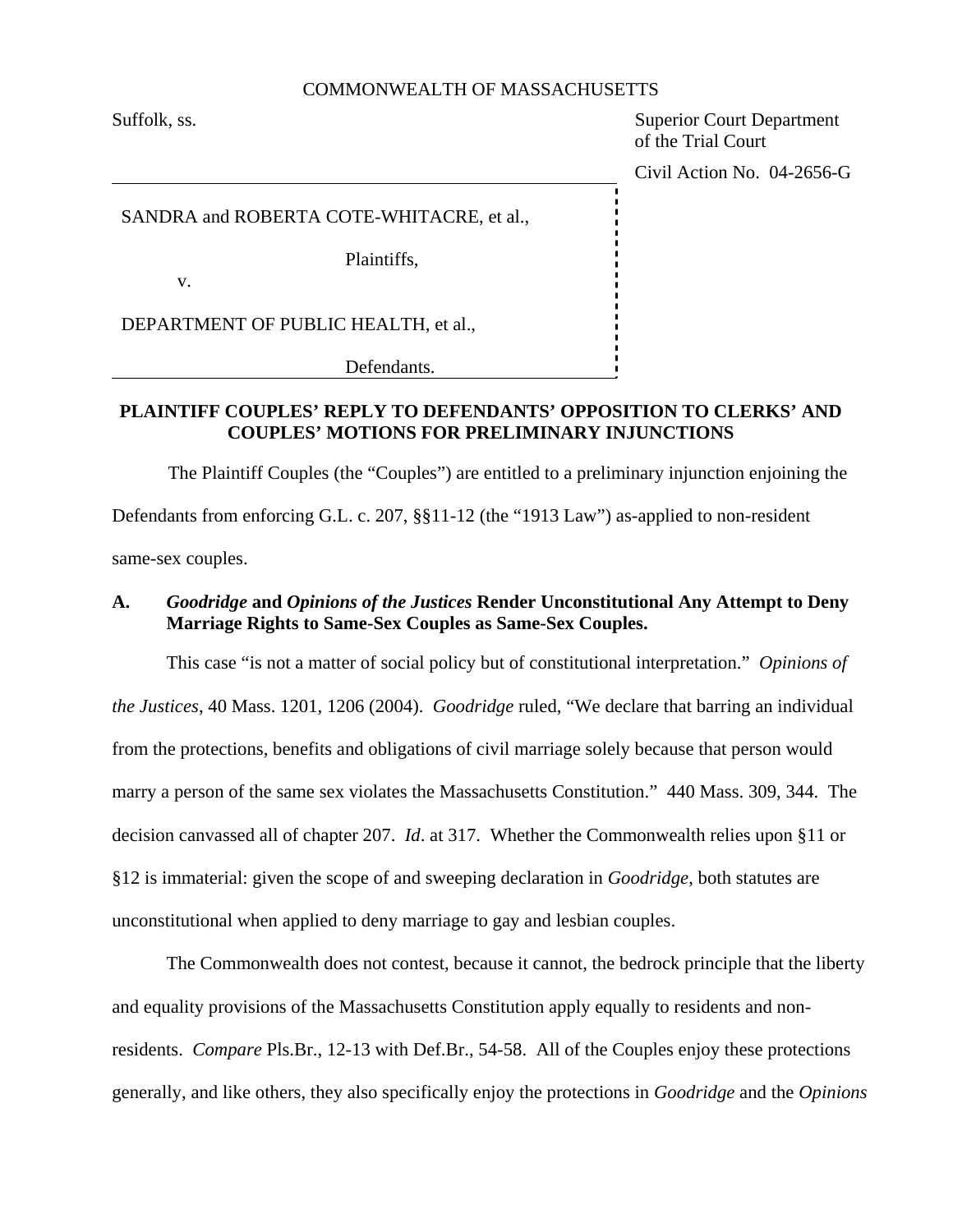*of the Justices* finding and reiterating that gay people cannot be denied marriage rights. It is now the supreme law that the Commonwealth may not deny marriage rights to same-sex couples. Because the Constitution's protections do not distinguish based on residency, the attempt to do so in §§11 and 12, and to thereby deny marriage to non-resident same-sex couples, fails as a matter of law.

Defendants cannot blunt the obviously devastating impact of *Commonwealth v. Aves. See* Pls.Br., 12-13. It is a distinction without a difference that *Aves* involved the general comity principle of respect laws for other states laws and that the challenged statutes expressly incorporate the laws of other states. Def.Br., 57-58. The touchstone is the Massachusetts Constitution, which bars Massachusetts from enforcing laws of other states when those laws are unconstitutional under Massachusetts' own mandates, whether involving slavery or marriage. If the Commonwealth had enacted a "slaveholders' rights" statute allowing them to keep their "property" while in Massachusetts and thereby give effect to slavery laws, that statute, too, would have fallen under Article I of our Constitution once *Aves* decided slavery was repugnant to the Massachusetts Constitution. In the same vein, where the challenged statutes require Massachusetts to enforce other States' discriminatory marriage laws, it must give those laws no effect after *Goodridge* and the *Opinions of the Justices*. [1](#page-1-0)

Unable to deny that the Couples enjoy state constitutional protections, the Commonwealth resorts to misreading *Goodridge* as limited to residents. The dicta in Justice Greaney's footnote citing §§11 and 12 is unavailing because all parties agree that the constitutionality of §§11 and 12 was not before the Court and was neither briefed nor argued. Moreover, in the follow-up *Opinions of the Justices*, Justice Greaney joined the other three *Goodridge* majority justices in rejecting "deference to other jurisdictions" -- the Defendants' alleged *raison d'etre* for §§11 and 12 -- as a justification for denying marriage rights to same-sex couples and substituting civil unions.

<span id="page-1-0"></span><sup>&</sup>lt;sup>1</sup> In this as-applied challenge, it matters not that  $$11$  as a facial matter distinguishes between marriages "void" in a home State or "not void" in a home State. What matters is the impact of the Commonwealth's application of the challenged statutes on otherwise qualified same-sex couples. *Compare* Def.Br., 57, 76, with Section B(3), *infra*.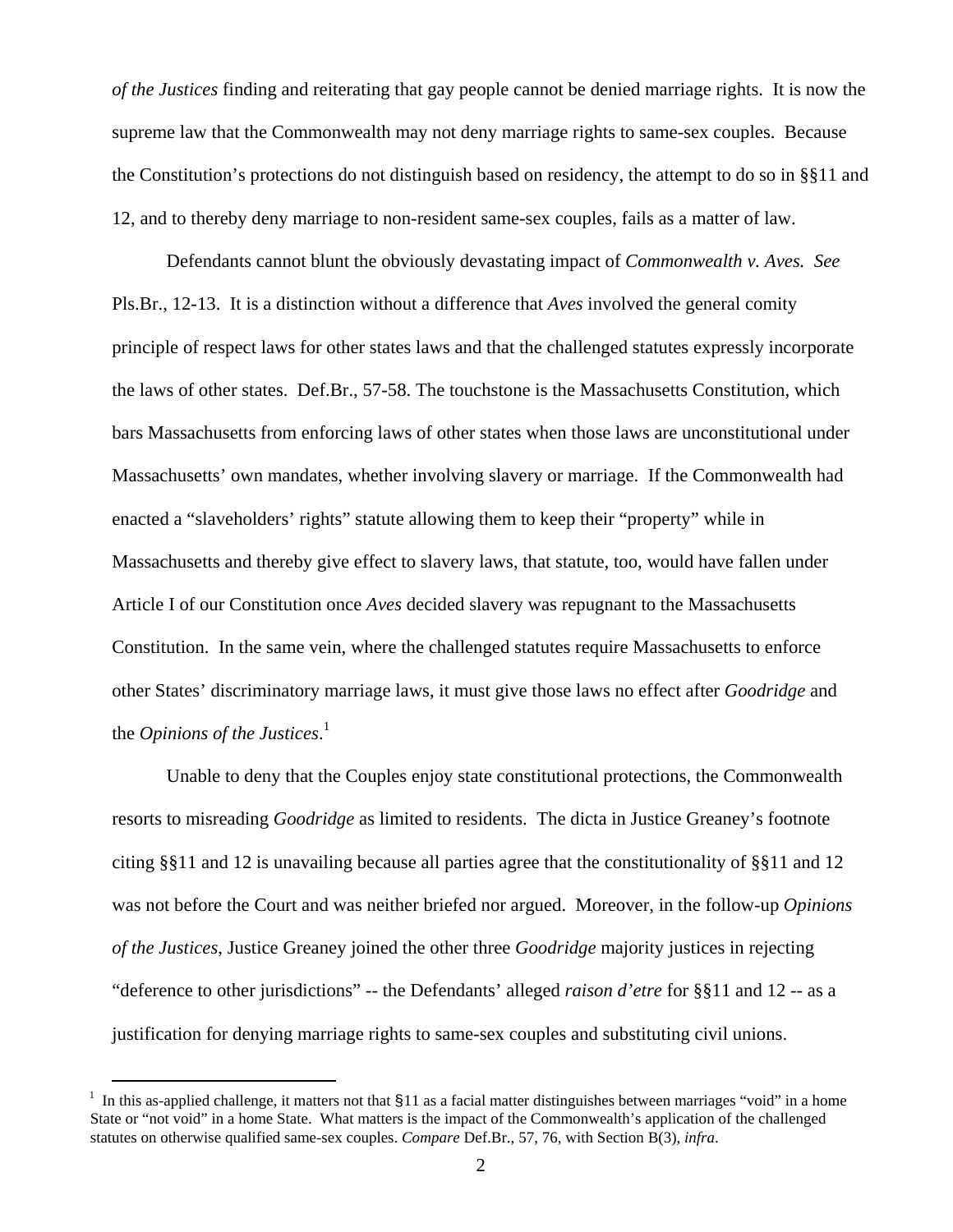<span id="page-2-0"></span>*Opinions of the Justices*, 440 Mass. at 1208. The footnote simply cannot bear any weight either for upholding the challenged statutes or for limiting *Goodridge* to residents.<sup>[2](#page-2-0)</sup>

Finally, the uncontroversial statements in *Goodridge* and the *Opinions of the Justices* respecting the autonomy of other States to decide their own marriage policy is not a defense of the challenged statutes. Acknowledging the power of other States to protect their own interests neither limits *Goodridge* to residents nor bolsters §§11 and 12. *Goodridge* is clear about the one central point here: Massachusetts public officials must extend the full measure of constitutional protections to all individuals (*see, e.g. Goodridge*, 440 Mass. at 312) whether they reside or visit here. *Compare* Def.Br., 55-61. As in other cases, statutes may become void because of altered circumstances. *Vigeant v. Postal Telegraph Cable Co.*, 260 Mass. 335, 341 (1927). Plainly, the altered circumstances here are rulings finding a liberty and equality right to marry for same-sex couples.

## **B. Defendants Are Purposely and Arbitrarily Applying The 1913 To Deny Marriage Rights to Gay and Lesbian Couples.**

Defendants' reliance on the 1913 Law to deny marriage rights in Massachusetts to gay and lesbian residents of all 49 other states and U.S. territories (i) is fueled by discriminatory animus against gays and lesbians; (ii) relies upon a distorted and revisionist reading of the 1913 Law; and (iii) is open to challenge on an as-applied basis.

### **1. The Statutes Are Enforced With Invidious Motivation.**

While the Defendants have leeway in selecting enforcement priorities, their application of the law is always subject to constitutional review. Included within application of the law is the very choice about whether to enforce a law or not. The "element of invidious discrimination" changes everything. *Bachrach v. Sec'y of the Comm.*, 382 Mass. 268, 274-75 (1981). "As *Yick Wo. v. Hopkins* and its progeny show, discriminatory intent may be gathered from the actual

<sup>&</sup>lt;sup>2</sup> While the *Goodridge* decision twice uses the term "residents", it is replete with references to "persons" and "individuals." 440 Mass. at 312 (holding applied "to all individuals" deserving of protections under the Massachusetts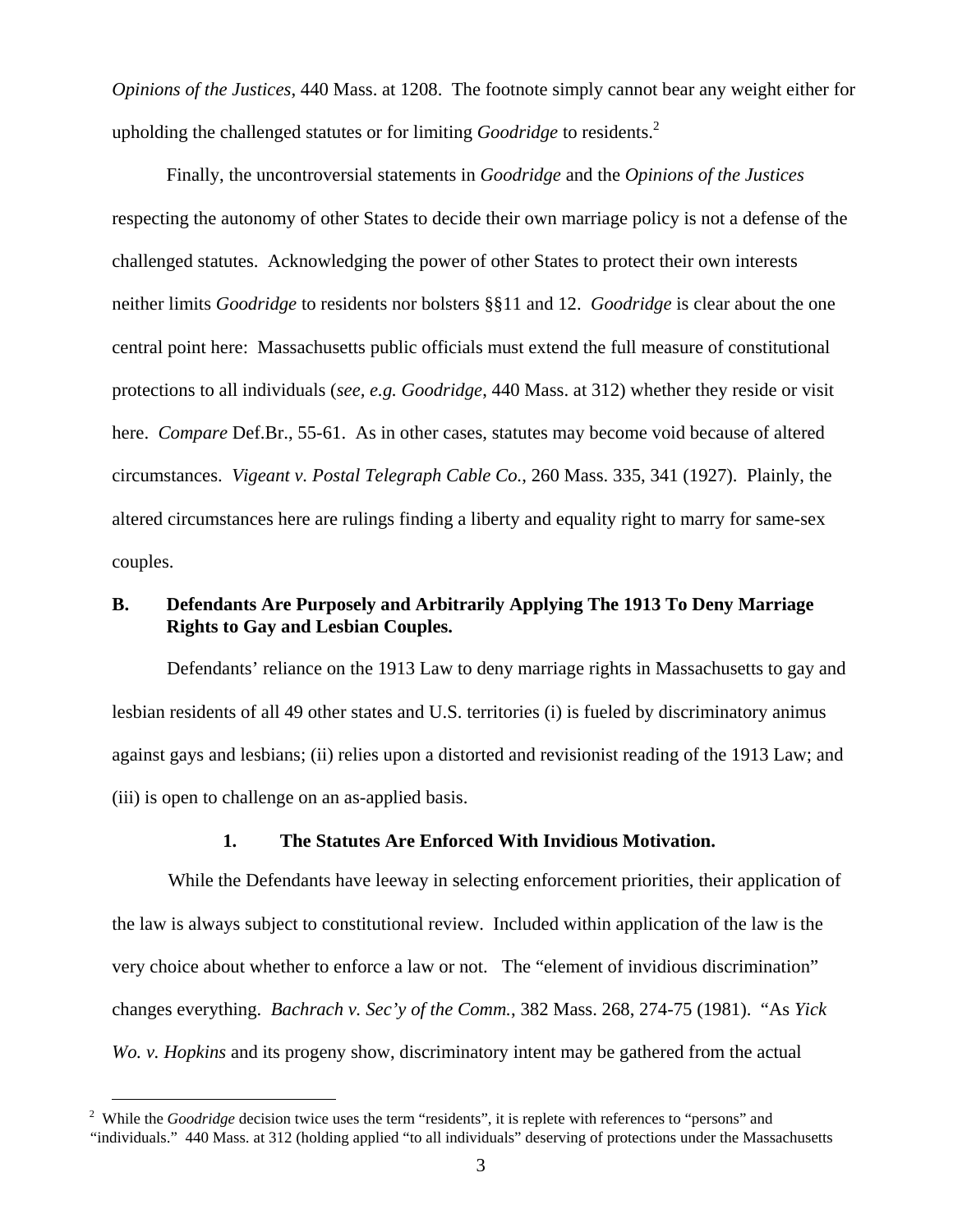administration of a facially neutral law. *New York Times Co. v. Comm'r of Revenue*, 427 Mass. 399, 406 (1998).

 Defendants urge this Court to take its eye off of the ball. Def.Br., 37. The fact that the challenged laws were not enforced for decades, despite modest differences in States' marriage laws, is extremely telling in this as-applied challenge.<sup>[3](#page-3-0)</sup> As Defendants readily concede, including at page 6 of their brief, it was only the possible violations of §11 by same-sex couples that were deemed intolerable and sparked enforcement of this previously moribund statute. Enforcing the challenged laws only upon the advent of marriage for same-sex couples but not because of other violations condemns it from the outset. As an equal protection matter, it raises "the inevitable inference that the disadvantage imposed is born of animosity . . ." *Romer v. Evans*, 517 U.S. 620, 634 (1996), which is not a legitimate state interest. *Id*. at 635 (invalidating provision disadvantaging gay people).

The Defendants' suggestion that this Court focus only on present enforcement of the statute is not correct and is ultimately self-defeating. To be sure, marriage limitations based on age and consanguinity are now "on the list" (although non-gay couples have many more options for marriage than do gay people at present), but that is irrelevant. The goal and "certain consequences" of applying §§11 and 12 was to deny marriage to same-sex couples from all 49 states. *School Cte. Of Springfield v. Bd. of Educ.*, 366 Mass. 315, 329 n.21 (1974). In the Springfield case, local officials were barred from relying on a state law forbidding busing as a remedy for school segregation. *Id*. at 327. Had they been allowed to eliminate busing from their plans, it "would [have] tend[ed] to reverse or impede the progress" toward desegregation and would have violated the state Constitution. *Id*. In the same vein, Defendants cannot rely on §§11 and 12 when the certain consequences are to again deny gay people the right to marry. In the face

Constitution, including "every person properly in its reach").

<span id="page-3-0"></span><sup>3</sup> *See* Def.Br., 4; DPH Instructions, App. 17, frame 26; AG Cease & Desist Letter, App. 21, p. 3.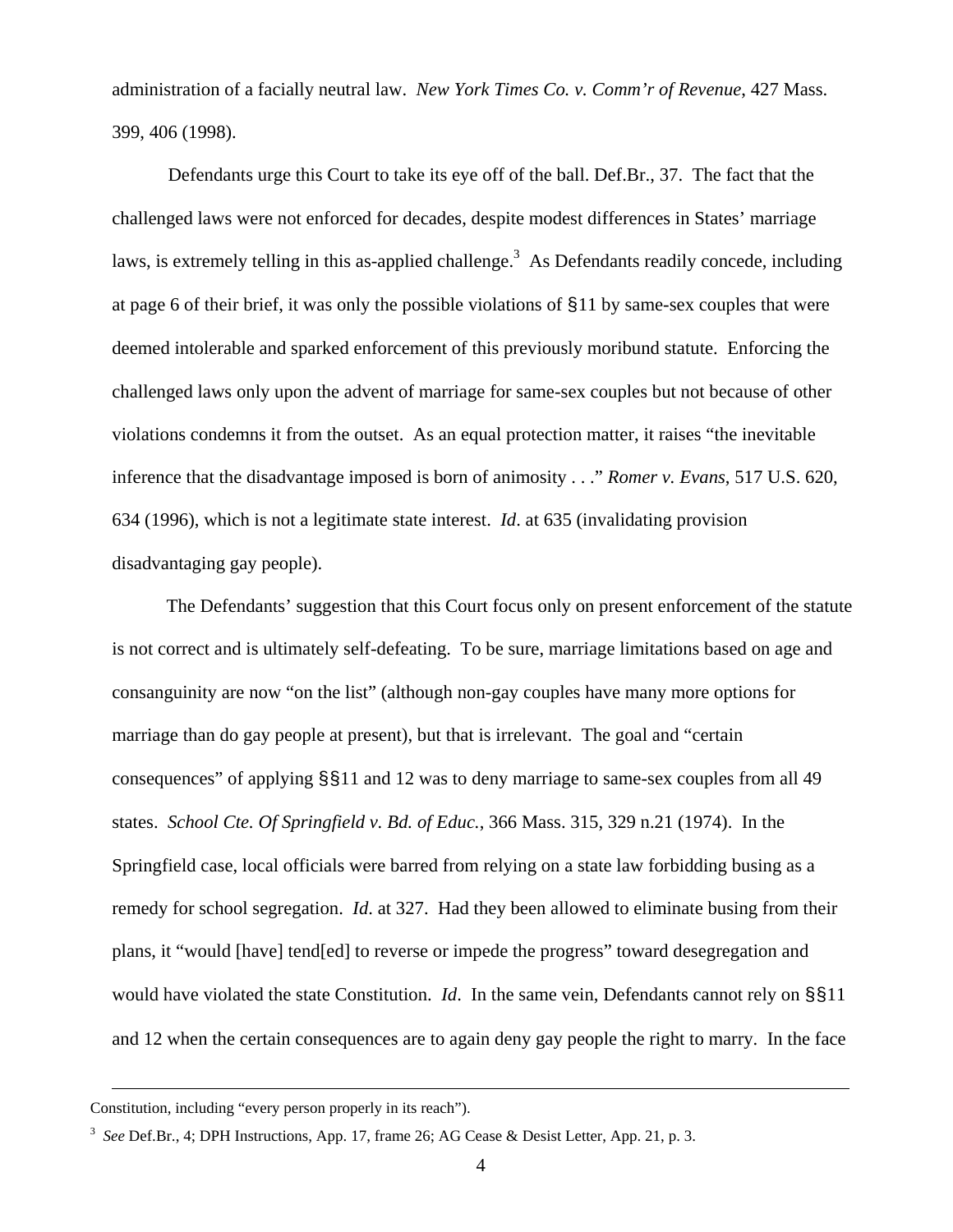of the Defendants' clear intent to discriminate against gay and lesbian couples, the fact that some non-gay people may be barred from marrying as well does not save the law from this as-applied challenge. *Compare Hunter v. Underwood*, 471 U.S. 222, 232 (1985) (where facially neutral state constitutional provision was impermissibly motivated based on race, the fact that it also discriminated against poor whites did not save it). In sum, the Commonwealth's enforcement of the 1913 Law is a classic example of a law enforced with "with an evil eye and an unequal hand." *Yick Wo v. Lee*, 118 U.S. 356, 373-74 (1886).

### **2. The Commonwealth's Arguments Regarding §12 Are Both A Significant Concession and a Post Hoc Justification for Denying Marriage Rights.**

Having no other choice in this litigation, the Commonwealth concedes that, as a matter of statutory construction, the term "void" in §11 would only prevent the marriages of some same-sex couples, but not all. Def.Br., 12-13. At the very least, this concession means that the six Plaintiff Couples from "non-void" States<sup>[4](#page-4-0)</sup> will succeed on the merits because (i) they are not subject to  $§11$ and (ii) the Commonwealth cannot substantiate its tortured reading of §12 to bar marriage to persons from "non-void" States.

In order to bar the door to all non-resident same-sex couples, the Commonwealth must press an incongruous interpretation of the 1913 Law: claiming that §11 and §12 have different applications *vis-à-vis* different States' laws.<sup>5</sup> See Def.Br., 12-13, 22-27. Yet, following the lead of Governor Romney, the Defendants forced municipal clerks to bar 100% of all non-resident gay and lesbian couples under the auspices of §11. *See* DPH Instructions, App. 17, frames 23-26, 39.[6](#page-4-2) Facing this unwarranted application of §11, Defendants seek to justify their actions by converting

<span id="page-4-0"></span> <sup>4</sup> Notably, Plaintiffs Michael Thorne and James Theberge from Maine have standing to challenge §11 because their marriage in Maine would be "void" under §11. *See* 19A Me. St. Rev. Ann. §§701 and 751 (declaring "void" marriages prohibited in §701 such as a marriage by a same-sex couple).

<span id="page-4-1"></span><sup>&</sup>lt;sup>5</sup> With their Amended Complaint, the Couples' standing (under  $\S$ §11 or 12, or both), is unassailable, even under the Commonwealth's interpretation of the 1913 Law.

<span id="page-4-2"></span><sup>&</sup>lt;sup>6</sup> In the DPH training, Governor Romney's counsel explained: "Section 11 means that if a person lives and intends to continue to live in another state or jurisdiction and cannot legally get married in that state or jurisdiction, her marriage 'shall be null and void.'" App. 17, frame 24.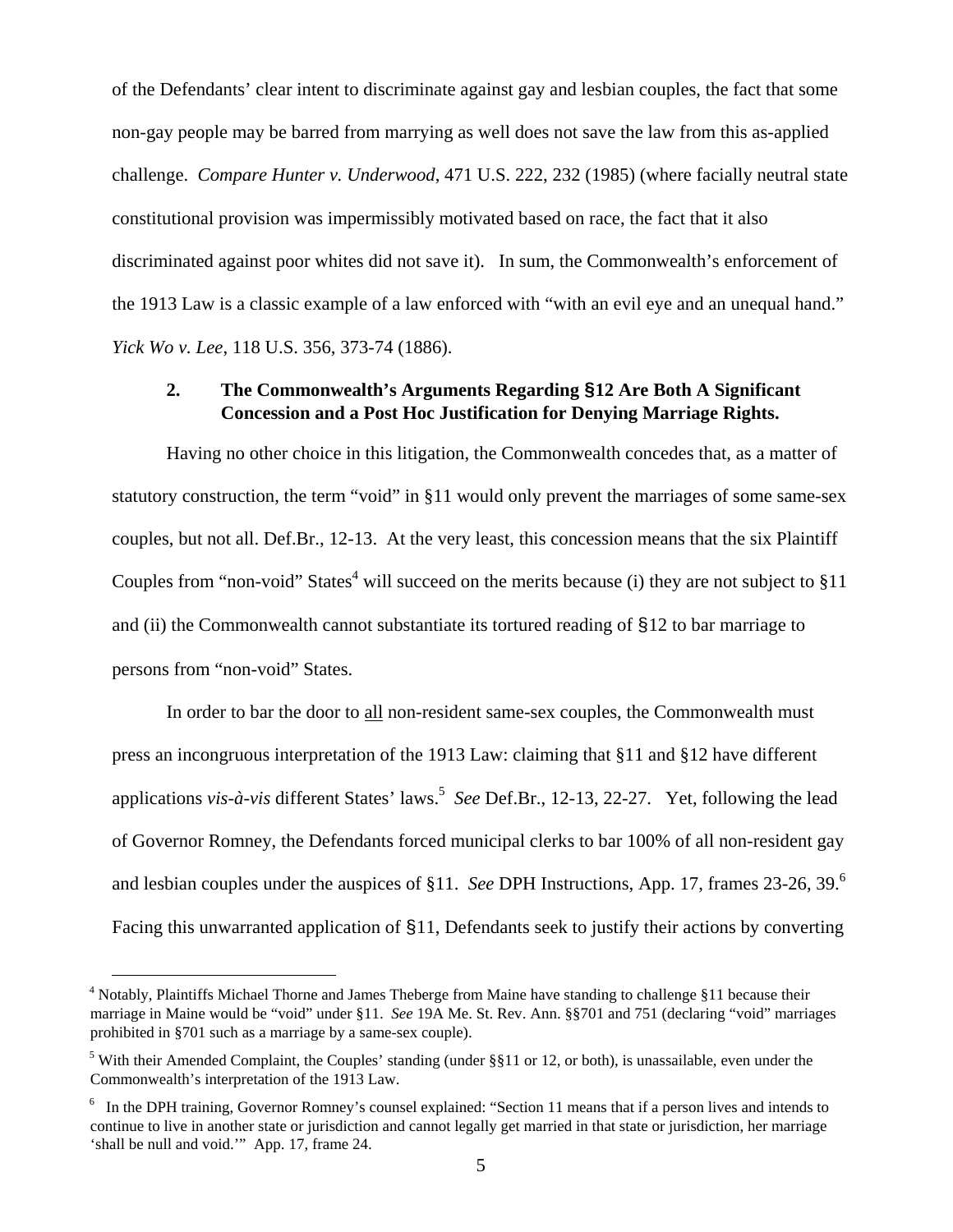§12 into a substantive bar to marriage for same-sex couples from the remaining "non-void" States.<sup>[7](#page-5-0)</sup> Toward this end, the Commonwealth seizes upon the term "prohibited" in §12 to strengthen the 1913 Law's prohibitory effect. Although this reading has the desired effect of effectuating the complete exclusion of non-resident same-sex couples, this post hoc interpretation of §12 is untenable. The provisions of Chapter 207 "must be construed, where capable, so as to constitute a harmonious whole consistent with the legislative purpose." *See Labor Relations Commission v. Board of Selectman of Dracut*, 374 Mass. 619, 624 (1978) (citation omitted). Yet, the Commonwealth's reading of §12 renders §11 meaningless. Section 12 merely exists to enforce §11; it cannot extend the law's reach to preclude couples from "non-void" states too.

Sections 11 and 12 are part of a (now withdrawn) uniform law called the Uniform Marriage Evasion Act. This Act also amended G.L. c. 207, §10 and enacted G.L. c. 207 §§13, and 50. The development of the statutory language by the Commissioners on Uniform State Laws demonstrates a clear intent to bring within its substantive provisions only marriages that are void, not merely prohibited. In the course of drafting the marriage evasion statue, which was the only portion of the law under consideration initially, the Committee on Marriages and Divorce first proposed that the evasion statute directed at residents (now §10) nullify any out-of-state marriage if the residents' marriage would have violated any laws "forbidding or declaring void" the marriage in-state.<sup>8</sup> The language of the Act ultimately passed by the Conference and recommended to the States, however, changed the words "forbidding or declaring void" to "prohibited and declared void." *See* Report, p. 5 (section 1). In addition, the Act passed by the Conference added a reverse evasion statute directed at non-residents (later adopted verbatim by

<span id="page-5-0"></span>Terior to this litigation, the Attorney General also contended that §11 was the operative provision and that "void" did not necessarily have a meaning distinct from "prohibited": "Clerks have been placed on notice by the Registrar, under his statutory authority, that same-sex marriage is void or prohibited in all other states, i.e*.*, that parties from those states 'are prohibited by section eleven from intermarrying[.]' G.L. c. 207, §50." *See* AG Cease & Desist Ltr.*,* App. 21, p. 3.

<span id="page-5-1"></span><sup>&</sup>lt;sup>8</sup> See Proceedings of the Twenty-Second Annual Conference of Commissioners on Uniform State Laws, 1912-1913, Report of the Committee on Marriage and Divorce, p. 25, and initial draft of a bill at p. 126 (emphasis added), App. 29.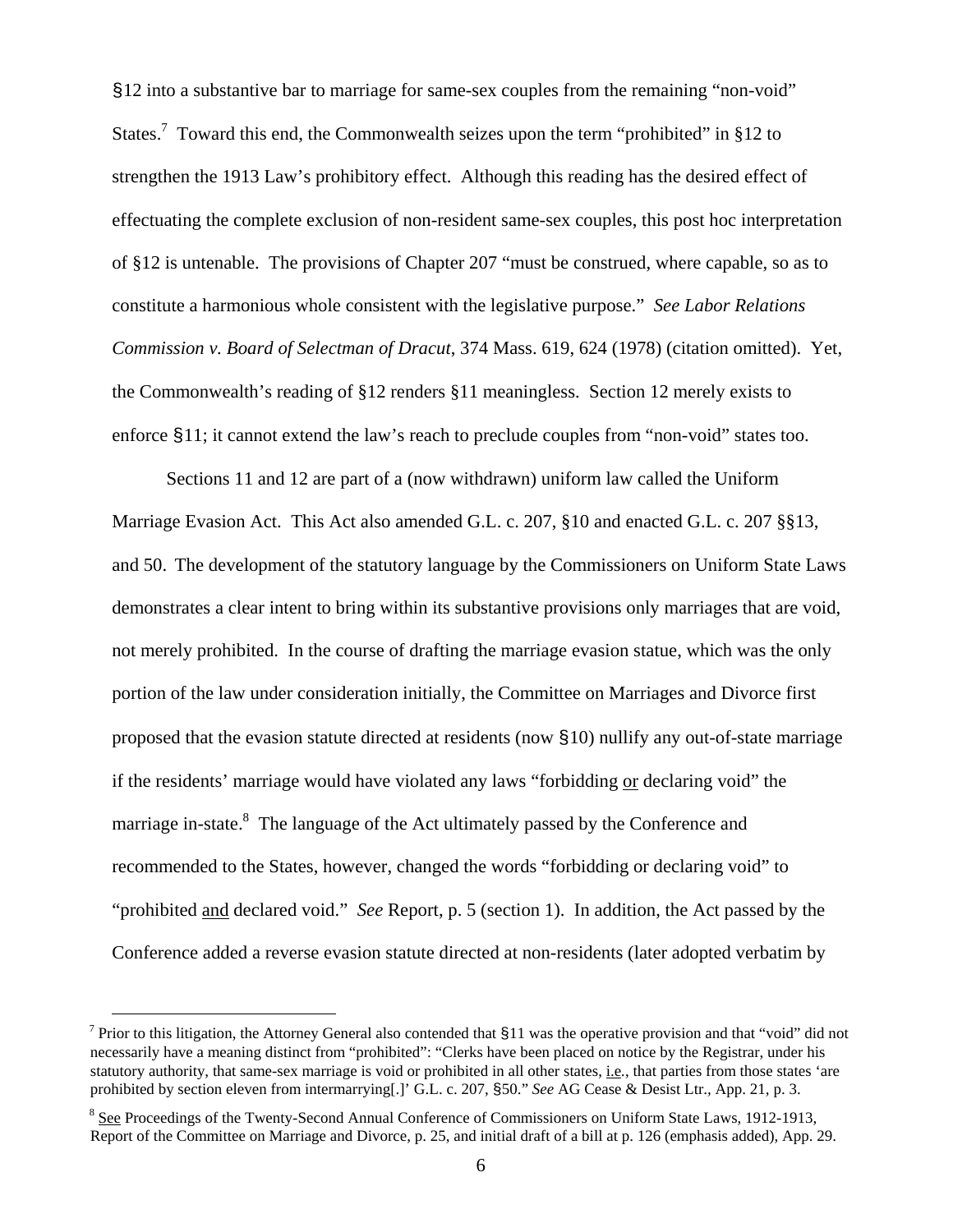the Legislature as §11) that prohibited marriages that "would be void" in the parties' home state. The change in the language of the evasion statute from "forbidden or declared void" to "prohibited and declared void," together with the use of the word "void" in the reverse evasion statute, evinces a deliberate and conscious choice that to come within the scope of these statutes a marriage must not merely be prohibited, but also void.

Although the use of the word "prohibited" in §12, viewed in isolation, appears to conflict with the use of the word "void" in §11, other provisions of c. 207 clarify that §12 refers back to the substantive provisions of §11. *See, e.g.,* G.L. c. 207, §50 (providing for penalties upon an "official issuing a certificate of notice of intention of marriage knowing that the parties are *prohibited by Section eleven* from intermarrying…") (emphasis added). The use of the word "prohibited" in §50, just as in §12, refers back to the substantive prohibition of §11 – *i.e.*, that a marriage be "void" in the home state.

Moreover, the Commonwealth's reading of §12 renders §11 meaningless. The Commonwealth contends that municipal clerks should not have issued licenses to the five married Couples under §12 because their marriages are "prohibited" in their home state. <sup>[9](#page-6-0)</sup> Even though the marriages are not "void" under §11, a prohibited marriage that the clerks should have stopped but did not is of questionable validity in the Commonwealth's eyes.  $\frac{10}{10}$  Thus, according to the Commonwealth, just because the clerk extends a license does not mean that one's marriage is *per se* valid or beyond challenge, even if the applicants were from a "non-void" state like the five married Couples. Def.Br. at 12-13. Accordingly, the Commonwealth is reading §12 as a

<span id="page-6-1"></span><span id="page-6-0"></span> $9^9$  The Commonwealth states that the licenses provided to the five Plaintiff Couples from the "non-void" states of New York, Connecticut, Rhode Island, and Vermont violate §12 and refuses to concede the validity or the legality of these marriages, although they admit that §11 does not affect them. *See* Def.Br., 8 n.6, 12-13. *See also Yvonne* Abraham & Raphael Lewis, *Romney Turns to AG for Halt to Licensing, Targets Marriage by Gay Outsiders*, Boston Globe, May 21, 2004, at A1 ("The state registrar, [Romney] said, would refuse to record the marriages of the 10 out-of-state residents he identified and all those others who state on their applications that they have no intention of moving here. That step, he said, renders their marriages automatically invalid under a 1913 law that voids Massachusetts marriages if they would be void in the state in which a couple resides.") (emphasis added), App. 44.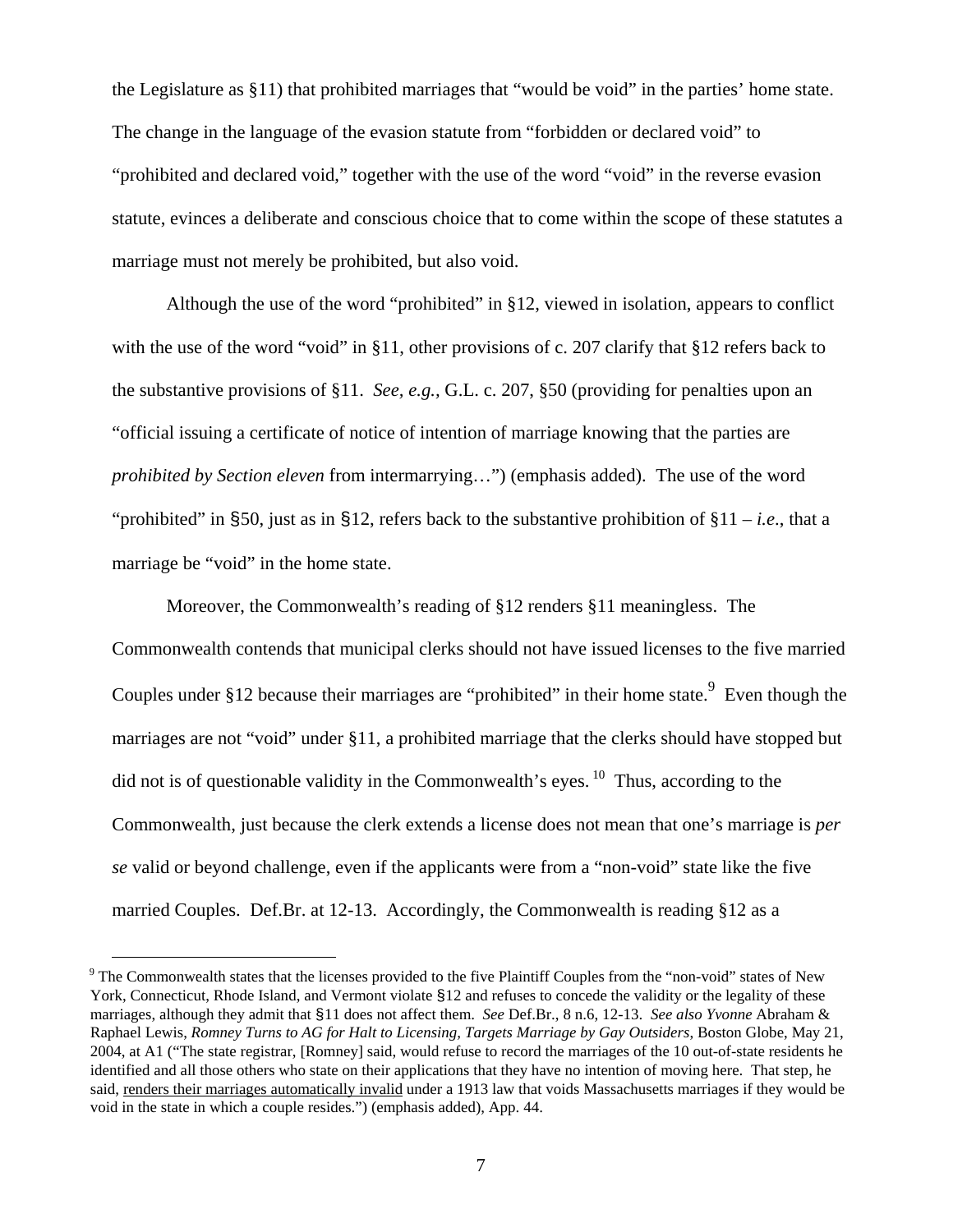prohibition on all marriages: not just preventing clerks from issuing licenses, but also invalidating the marriages themselves. If that is so, then §11 serves absolutely no purpose.

# **3. An As-Applied Challenge to the Constitutionality of the 1913 Law is Appropriate.**

The Commonwealth's rechacterization of the comparator classes at issue here is beside the point in this as-applied challenge. *See supra*, note 1. That the 1913 Law does not explicitly classify between groups is irrelevant because an as-applied challenge focuses on the classifications created by the government's discriminatory application of the statute, not by the terms of the statute itself.[11](#page-7-0) *See Commonwealth v. Chou*, 433 Mass. 229, 238 (2001) (as-applied challenge questions the unequal operation of an otherwise valid statute against a class of persons); *Mass. Prisoners Ass'n Political Action Comm. v. the Acting Governor*, 435 Mass. 811 (2002) (considering constitutionality of restriction on soliciting contributions in government buildings as applied to prisoners).[12](#page-7-1) Notably, the *Goodridge* Court ruled unconstitutional the Commonwealth's application of the marriage statutes to exclude otherwise qualified same-sex couples from marriage even though the marriage statutes themselves did not explicitly exclude same-sex couples. Similarly, the Couples challenge the application of §11 to them as same-sex couples; and whether the statute expressly singles them out is irrelevant.

 $10$  Section 12 concerns the clerks' responsibilities under the licensing statutes. A clerk's violation of  $\S 12$  has no effect on the validity of any marriage itself. The only statute affecting the validity of a non-resident marriage in this context is §11.

<span id="page-7-0"></span><sup>&</sup>lt;sup>11</sup> Thus, even if, *arguendo*, the Commonwealth's administration of §11 treats same-sex couples the same as all other outof-state couples on a procedural level, the Commonwealth's importation of the discriminatory laws of the other states makes §11's application to same-sex couples different. If the Commonwealth is going to apply these laws under §11, then the Commonwealth is responsible for the ways in which the sister States' laws treat same-sex couples differently.

<span id="page-7-1"></span><sup>12</sup> *See also Neff v. Comm'r of Dep't of Indus. Accidents*, 421 Mass. 70, 86 (1995) (O'Connor, J., dissenting); *Hall-Omar Baking Co. v. Comm'r of Labor & Ind.*, 344 Mass. 695, 709 (1962) (statute pertaining to licensing of "hawkers" and "peddlers" as applied to a bakery company selling its products at retail through driver-salesmen was unconstitutional); *City of Cleburne v. Cleburne Living Center*, 473 U.S. 432, 447 (1985) (addressing constitutionality of zoning ordinance as applied to specific home for mentally retarded persons rather than validity of ordinance's provisions in general); *McGuire v. Reilly*, 230 F. Supp. 2d 189, 192 (D. Mass. 2002) (in challenge to application of statute regulating speech near reproductive health facilities to exclude anti-choice protesters only, question "is whether the Act, as applied to a real and concrete factual setting," violates the constitutional rights of some, even while others' rights are not being infringed); *id*, at 191 n.5 ("In an 'as-applied' challenge, a plaintiff contends that application of a statute in the particular context in which he has acted, or in which he proposes to act, would be unconstitutional, ... and asks only that the reviewing court declare the challenged statute unconstitutional on the facts of the particular case." (internal quotations omitted)).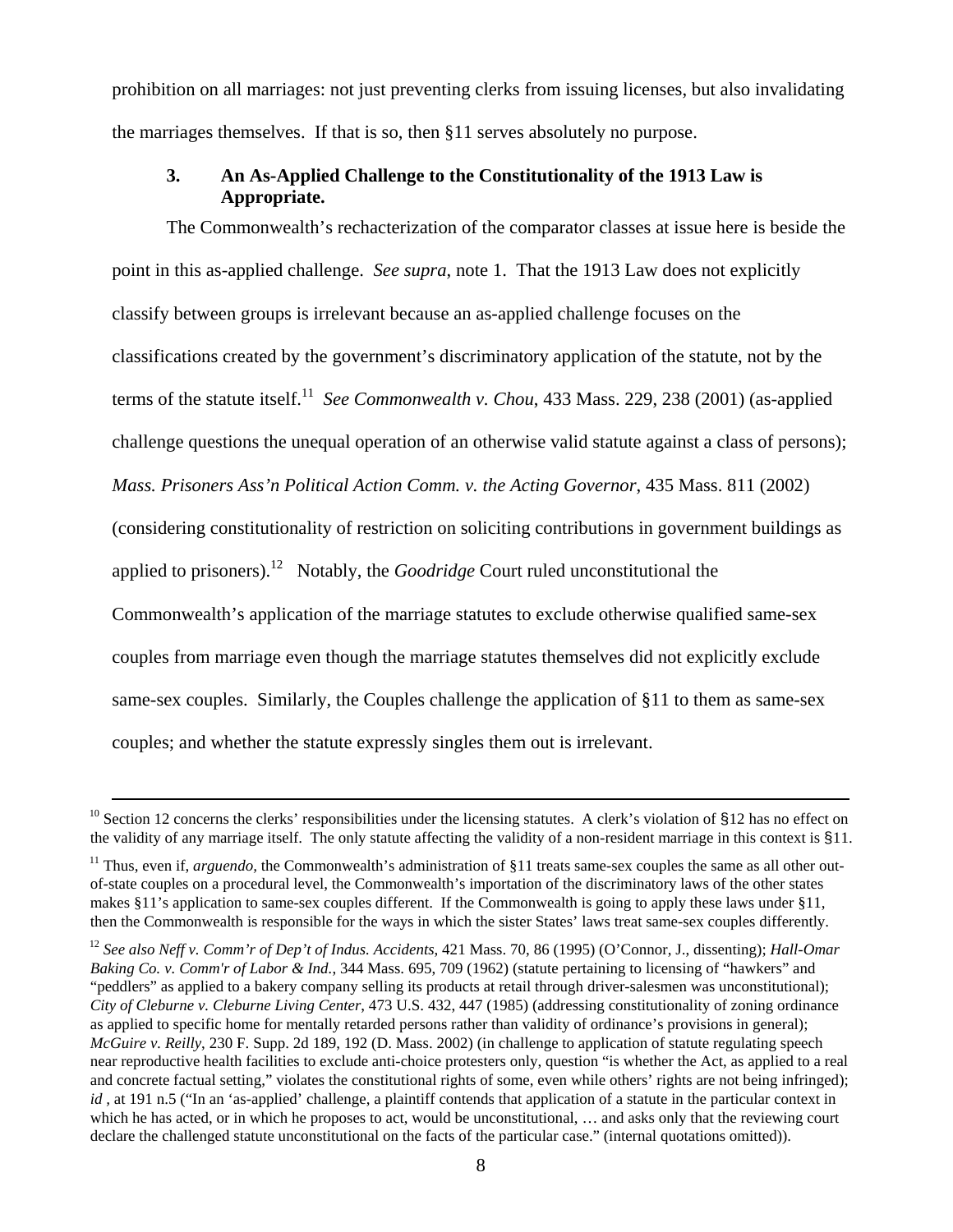# **C. The Commonwealth's Arguments Do Not Justify the Present Discrimination Against Non-Residents, Even if the Court Were to Consider Them.**

"Rationality review is not 'toothless.'" *Murphy v. Comm. of Comm. of Dep't of Indus. Accs*., 415 Mass. 218, 233 (1993) (cited in *Goodridge*, 440 Mass. at 330 n. 20). Even this lowest level of equal protection analysis requires the Court to look carefully at the purpose to be served by the statute in question: "the classification [must] serve a legitimate public purpose that transcends the harm to the members of the disadvantaged class." *English v. New England Med. Ctr.*, 405 Mass. 423, 428 (1989) (cited in *Goodridge*, 440 Mass. at 330).

### **1. The Commonwealth Has No Legitimate Interest in Restricting Massachusetts Licenses to Only Those Who Will Not be Discriminated Against Elsewhere.**

The Commonwealth's assertion that it can restrict marriage licenses to protect the regulation of marriage is hopelessly circular. Not only will States and other entities sort out these issues in accordance with their own law and constitutional guarantees, but the Supreme Judicial Court rejected this very argument in *Opinions of the Justices,* 440 Mass. at 1208. Even if "deference to other jurisdictions" motivated that law (*i.e.*, the civil union bill) and non-recognition of marriages for Massachusetts residents was an established fact, that was no justification for denying same-sex couples the right to marry in Massachusetts. *Id*.

The SJC, in *Goodridge* and *Opinions of the Justices*, was able to reconcile the requirements of the Massachusetts Constitution and the autonomy of other States because the other States have their own laws that should be adequate to protect their desired interests. Invalidating the 1913 Law will not interfere with any other State's laws. The Commonwealth's contention that non-residents must forego their right to the protection of the laws while in Massachusetts in order to guarantee the autonomy of the other States is not rational. The harm alleged here -- that married same-sex couples will be released into a world that must confront the validity of their Massachusetts marriage licenses -- sprang from *Goodridge* and the invalidation of the 1913 Law presents nothing new.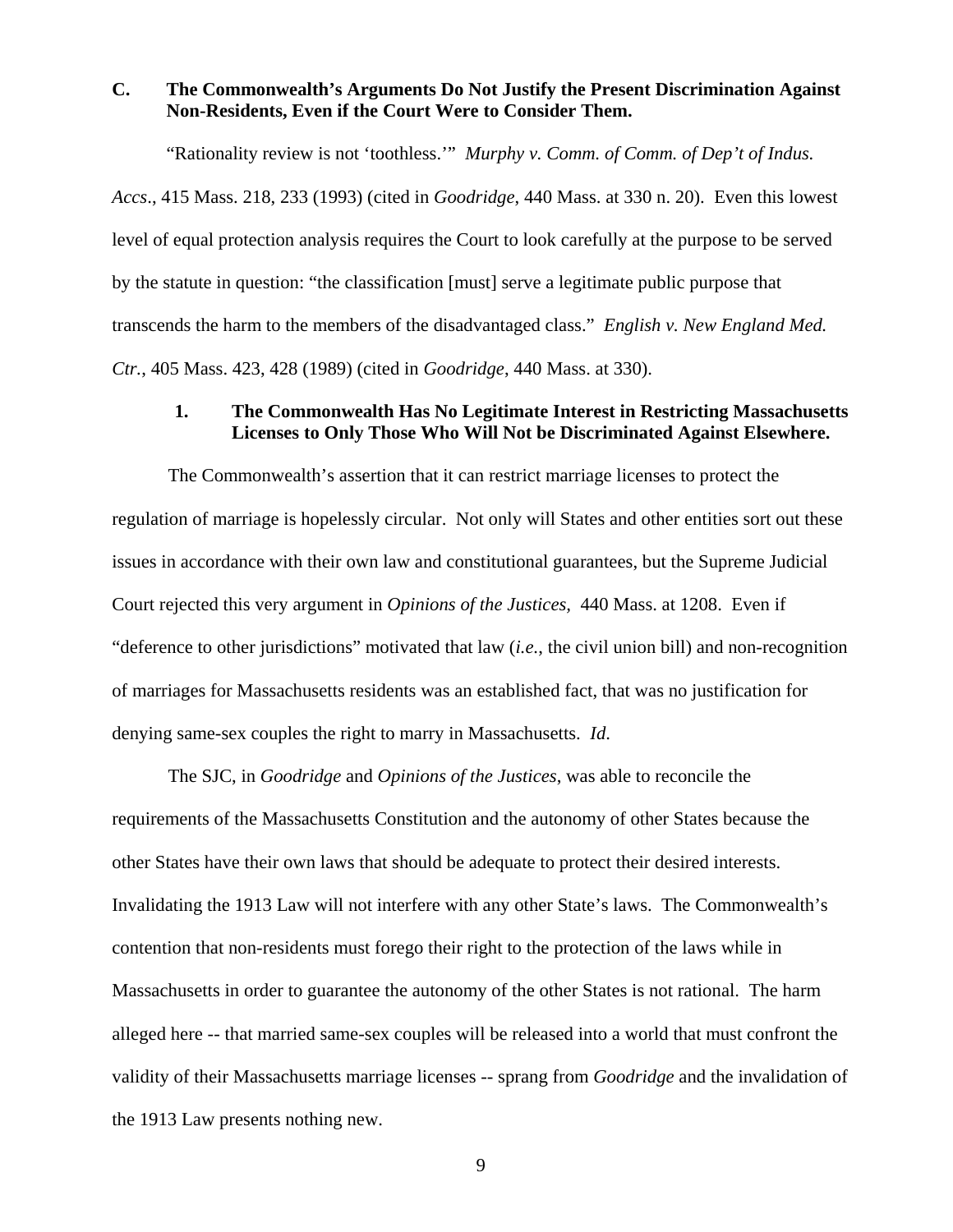The Commonwealth's asserted interest of ensuring respect for its licenses is not connected to the statutory language of §§ 11 and 12 or its enforcement actions. Sections 11 and 12 look to the prohibitions embedded in the other State's laws, not to whether the other States will recognize a marriage validly entered and celebrated out-of-state. In fact, Massachusetts has yet to inquire as to whether any sister State will respect a Massachusetts marriage of same-sex couples. Governor Romney sought to determine whether marriages by same-sex couples were "permitted" in the sister States, not whether the States would recognize the marriages once validly licensed and certified. Then, confronted with the knowledge that several states like Rhode Island, New York, and Connecticut might respect the Massachusetts marriages of their resident same-sex couples, the Governor's spokesman made clear that the opinions of other attorneys general to that effect would "not alter Romney's position that nonresidents cannot legally marry in Massachusetts. . ." *See*, *e.g.*, Raphael Lewis & Stephanie Ebbert, *Wedding Day*, Boston Globe, 5/18/04, at A1, App.50.

Consistent with *Goodridge*'s formulation that marriage involves "two willing spouses and an approving state," Massachusetts can be the "approving state" for residents and non-residents alike. 440 Mass. at 321. Massachusetts has an obligation to provide the benefits, rights and responsibilities of marriage to those receiving a Massachusetts marriage license. Although Massachusetts cannot control how other States respect persons legally married within Massachusetts's borders, while in Massachusetts, there should be no question that non-resident married couples have the right to be treated equally, *e.g.,* visiting each other in the emergency room, claiming the remains of the other in the event of a tragedy, or simply obtaining joint insurance for a vacation home. Many of the Couples have deep connections to Massachusetts and still spend significant time within the state's borders. Given the tangible and intangible nature of marriage's protections, the Commonwealth's contention that a Massachusetts marriage license can only have value if it is respected by two States (*i.e.*, Massachusetts and another state) is contrary to *Goodridge* and denigrates the inherent nature of marriage.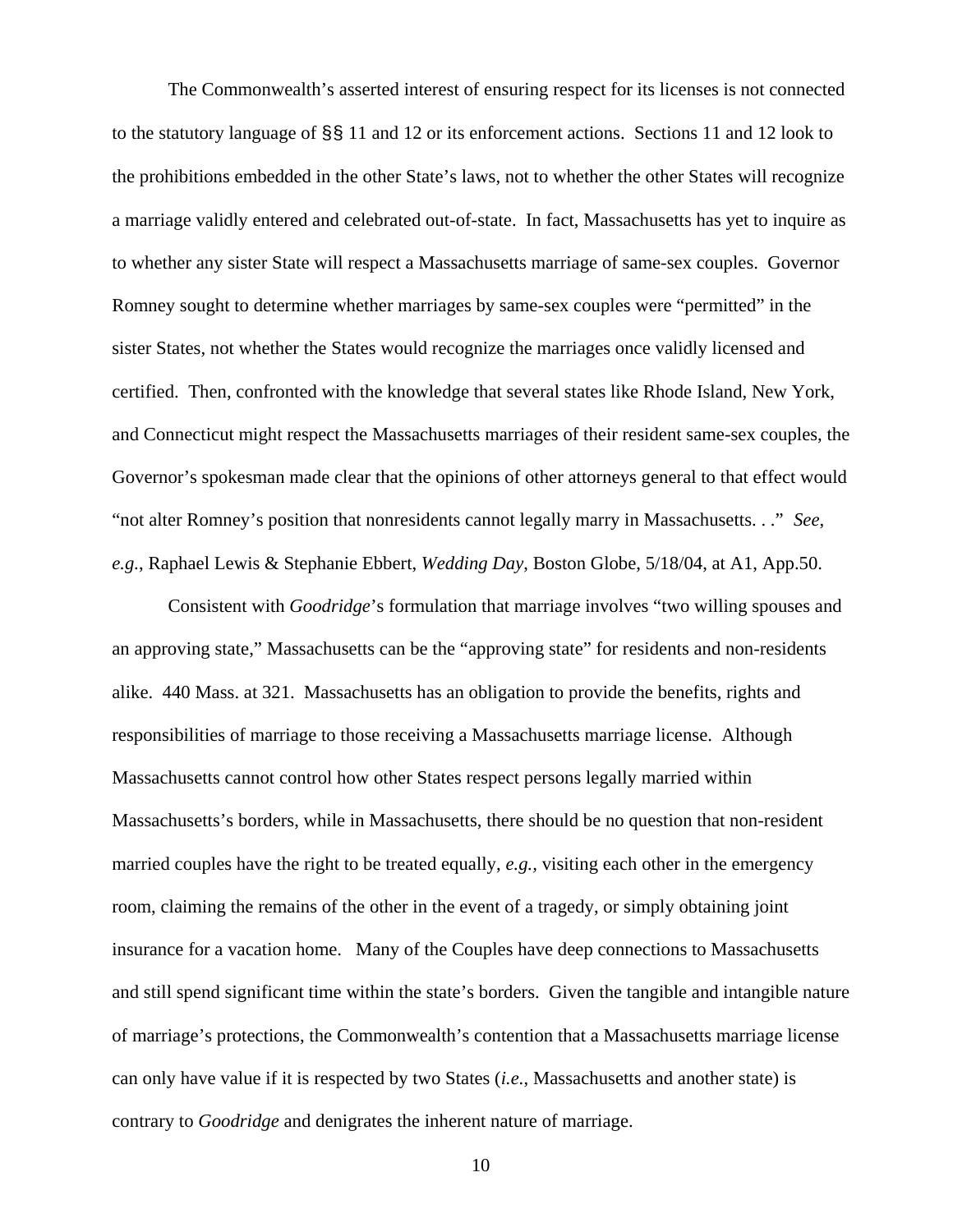Finally, for Massachusetts to place its own stamp of approval on the discriminatory laws of the other States irrationally serves to bolster the idea that the marriages of same-sex couples are inferior or unworthy. By these actions, Massachusetts makes it harder for its own same-sex couples to receive recognition of their Massachusetts marriage when outside the Commonwealth's borders.

## 2. **Rank Speculation about Retaliation Against Massachusetts Residents Cannot Justify the Denial of Marriage Rights for Non-Resident Same-Sex Couples.**

The Commonwealth's claim that it is rational to bar out-of-state same-sex couples from marrying to prevent "officious intermeddling" in the marriage policies of other States and to blunt possible retaliation against Massachusetts residents does not justify different treatment for nonresident same-sex couples. In addition to the reasons set forth above, this proposition also fails for three additional reasons. First, any retaliation or negative collateral consequences is "more fanciful than real." *Coffee-Rich, Inc. v. Comm. of Pub. Health*, 348 Mass. 414, 424 (1965). The other States enacted their own discriminatory policies both before and after *Goodridge*; there is no conceivable basis for believing that enforcement of the 1913 Law will make any difference whatsoever. Second, fear of speculative retaliation has no limiting principle; any hypothetical possibility of retaliation could constitute a legitimate reason for denying rights. Third, under the Privileges and Immunities Clause, the desire to fence out undesirable groups, even for the sole reason of protecting the Commonwealth's own residents, is the very harm the Clause was designed to protect against. *See Saenz v. Roe*, 526 U.S. 489, 499 n.11 (1999).

# **D. The Privileges and Immunities Prevents the Commonwealth from Enforcing the 1913 Law.**

The Privileges and Immunities Clause ("the Clause") is designed to ensure that the United States functions as one nation by requiring each State to treat citizens of the other forty-nine sister States fairly when they are within their borders. *See Toomer v. Witsell,* 334 U.S. 385, 396 (1948) ("It was designed to insure to a citizen of State A who ventures into State B the same privileges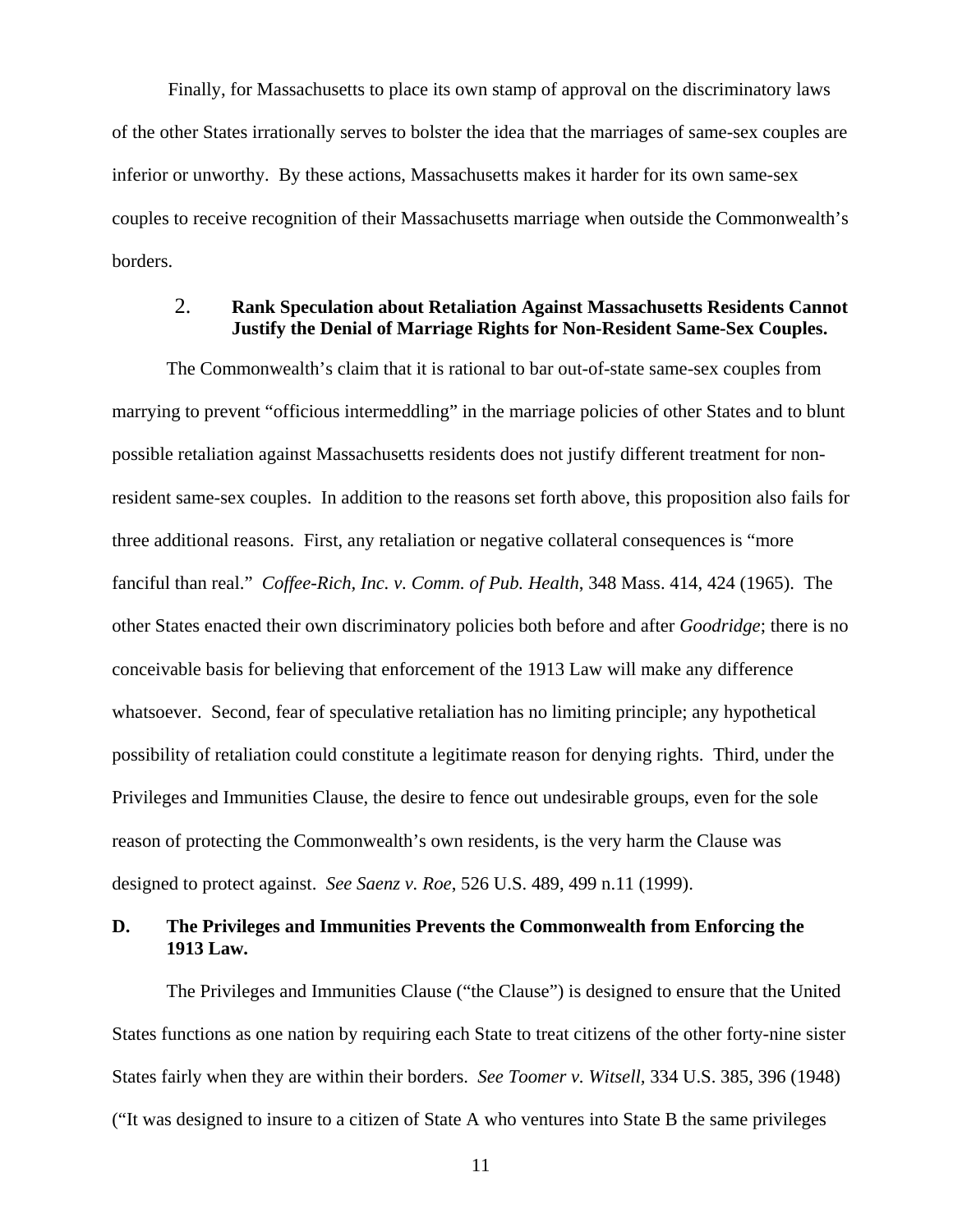<span id="page-11-0"></span>which the citizens of State B enjoy."). The Clause's "fair treatment" principle promotes national unity and harmony. Yet, the "comity" the Commonwealth seeks to promote -- guaranteeing enforcement of the discriminatory laws of the sister States -- is directly at odds with the Clause's requirement of equal treatment of non-residents within any given State. Although the Commonwealth has seemingly anointed itself overseer of interstate relations and has unilaterally elected to "enhance" interstate relations by advancing the interests of the sister States over the competing interests of non-residents, the Clause does not allow disparate treatment of nonresidents in this fashion or for these reasons.

#### **1. Differential treatment of non-residents triggers the Clause's protections.**

State action that treats residents and nonresidents differently with respect to a state-given benefit triggers analysis under the Clause. Massachusetts marriage laws blatantly distinguish between residents and nonresidents. Only nonresidents are subject to §11. To marry in Massachusetts, residents must satisfy all licensing requirements of Massachusetts law. Yet, nonresidents must satisfy all licensing requirements of Massachusetts law, and in addition, on account of §§11-12, they must also satisfy all licensing requirements of their home state. Thus, non-residents are treated differently from residents because only non-residents are subject to the prohibitory laws identified in the Commonwealth's new list of legal impediments. *See* App. 25. That some non-residents are allowed to marry under §§11-12 does not excuse the fact that all outof-state residents are being treated differently[.13](#page-11-0) In sum, because Massachusetts marriage laws subject residents and nonresidents to different statutes and eligibility tests, §§11-12 trigger a constitutional inquiry under the Clause.

#### **2. Marriage is protected under the Clause as a privilege of state citizenship.**

l

<sup>&</sup>lt;sup>13</sup> The Clause is concerned with the extra-burden placed on non-residents, not the outcome of the extra test. A law that completely prevents non-residents from working in Massachusetts implicates the Clause just as would a law that makes non-residents' ability to work in Massachusetts contingent upon their home state's express authorization of marriage for same-sex couples. Due to the contingency, the second statute targets less than all out-of-staters for this discriminatory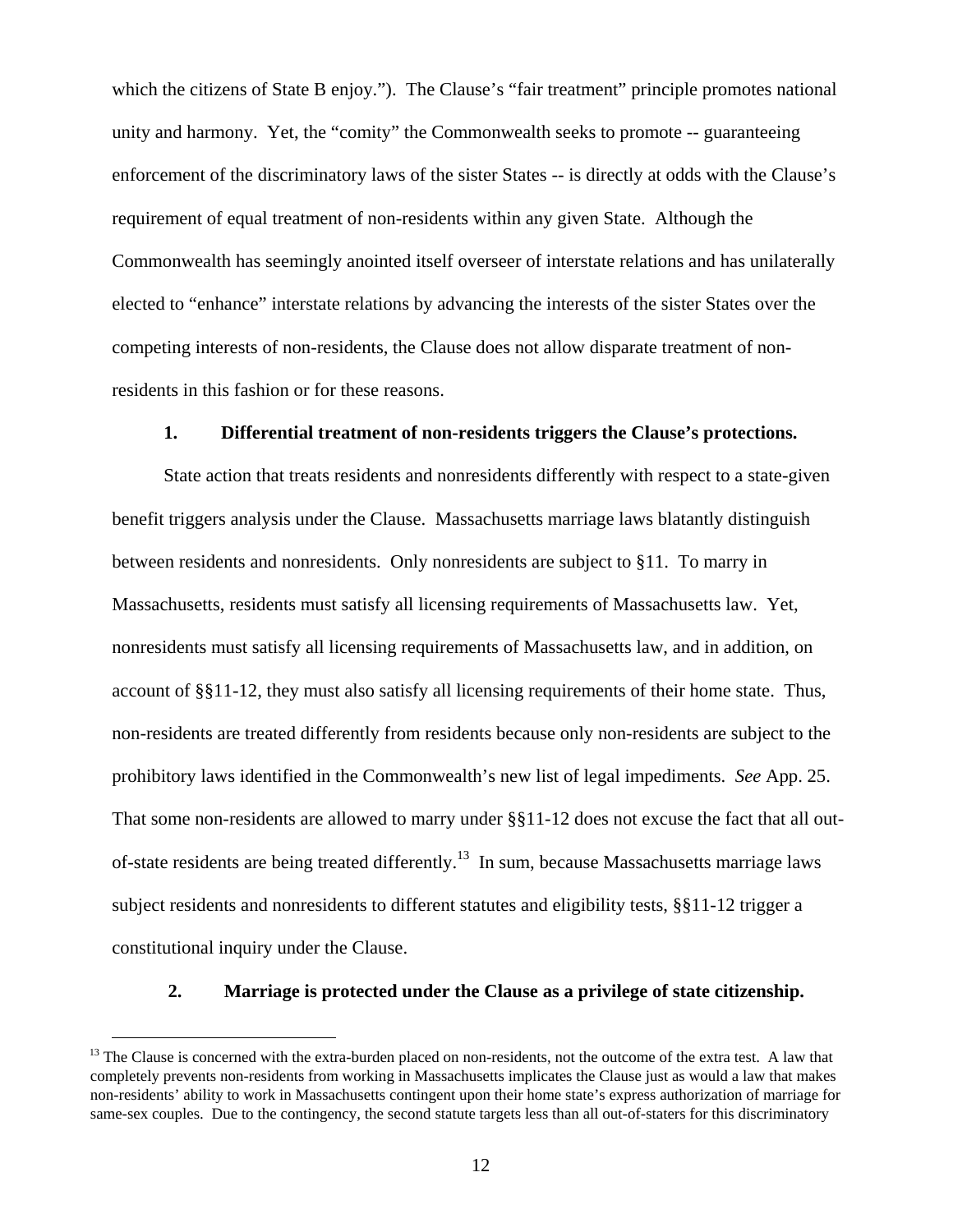The Commonwealth misrepresents the nature of the state benefits protected by the Clause. The Clause is designed "to bind the citizens of the several States socially and politically as well as commercially." *See* Laurence Tribe, American Constitutional Law (3d ed.), p. 1260. The Commonwealth would ask this Court to believe that there are only four categories of privileges. What the Commonwealth fails to mention is that the Clause covers a much broader range of activities and rights. In *Corfield v. Coryell* 6 F. Cas. 546 (No. 3,230) (CC ED Pa. 1825), the Supreme Court recited a list of activities deserving protection under the Clause which were recently reaffirmed in *Supreme Court of N.H. v. Piper,* 470 U.S. 274, 281 n.10 (1985). These rights included "those privileges and immunities which are . . . fundamental. . .[such as] the enjoyment of life and liberty . . . and [the right] to pursue and obtain happiness and safety." *Corfield* 6 F. Cas. at 552. Marriage is unquestionably a privilege protected by the Clause.<sup>[14](#page-12-0)</sup>

# **3. The Commonwealth has no substantial reason for continuing to enforce §11 and does not claim that nonresidents or same-sex couples are a peculiar source of evil.**

Because §§11 and 12 treat non-residents differently from residents and because marriage is a protected interest under the Clause, the Commonwealth must satisfy the heightened scrutiny requirements triggered by the Clause. *See Lunding v. New York Tax Appeals Tribunal*, 522 U.S. 287, 298-99 (1998) (requiring the offending state to demonstrate that "(i) there is a substantial reason for the difference in treatment; and (ii) the discrimination practiced against nonresidents bears a substantial relationship to the State's objective.")<sup>15</sup> The Commonwealth's justifications

burden, but like §§11-12, it targets only out-of-staters for that burden. By placing an extra burden on non-residents, Massachusetts is providing different access to the privileges it offers within the State.

<span id="page-12-0"></span> $14$  The Couples agree that what is fundamental under the Clause does not have to be a fundamental right under the Fourteenth Amendment. Indeed, basic and essential things affecting interstate relations are protected by the Clause even if they may not be "fundamental" in other constitutional contexts. As a factual matter, however, the SJC has recognized the fundamental importance of marriage in *Goodridge,* equating exclusion from marriage to exclusion from the full range of human experiences. *Goodridge*, 440 Mass. at 326.

<span id="page-12-1"></span> $15$  To prove a substantial reason, the Commonwealth must demonstrate that the excluded non-residents are "a peculiar source of evil" at which these statutes are aimed. *Toomer*, 334 U.S. at 398. Yet, the Commonwealth cannot argue that same-sex couples themselves are the source of evil.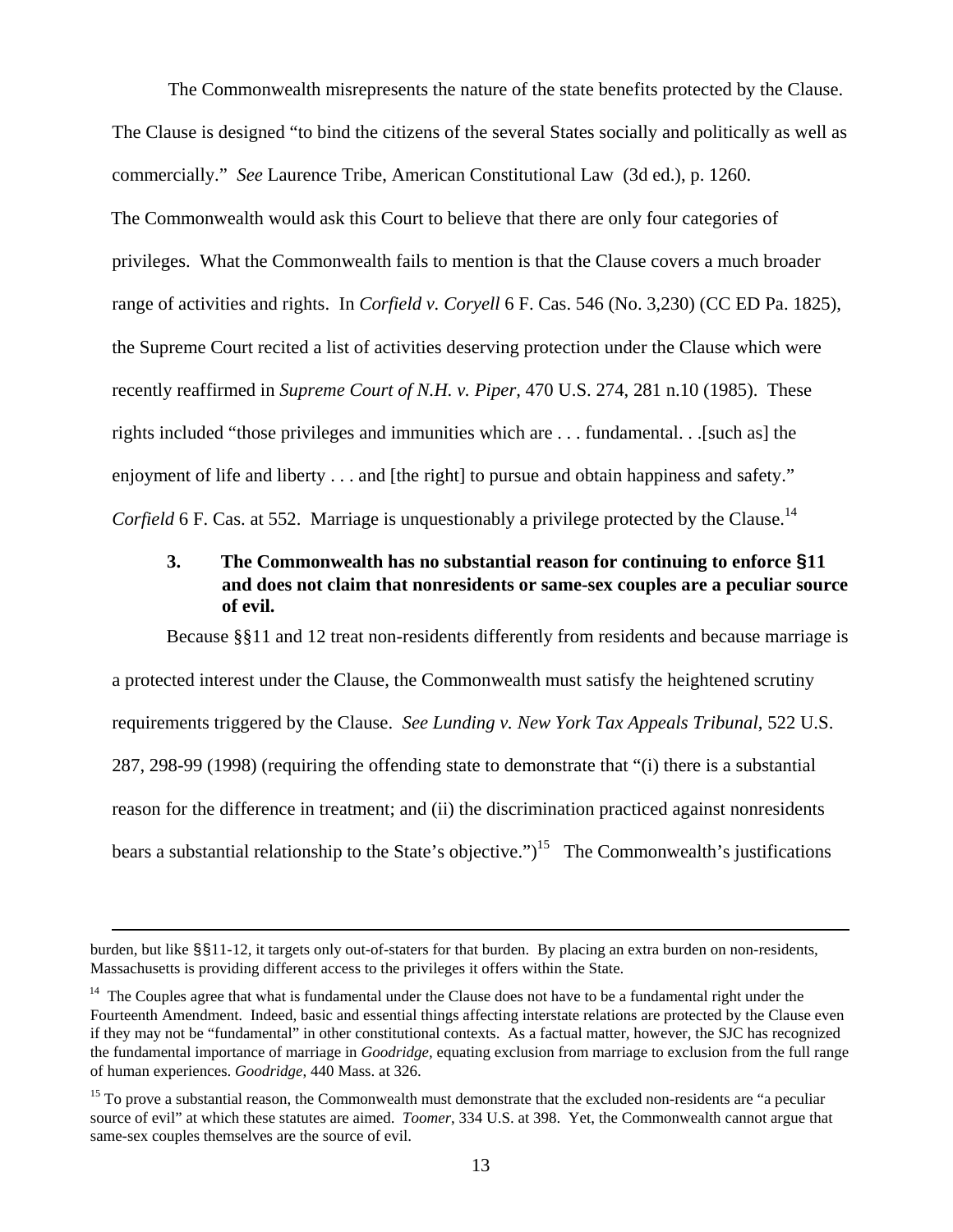<span id="page-13-0"></span>fail this heightened constitutional scrutiny for the same reasons that its justifications fail to even satisfy rational review under the Massachusetts Constitution. *See* Section C, *supra*.

In fact, the Commonwealth's defense to its discriminatory treatment of non-residents highlights the very concerns the Clause is intended to protect. The Commonwealth cannot justify what it is doing to non-residents based upon the laws of their home States. Under the Clause, the constitutionality of Massachusetts's statutes affecting non-residents cannot "depend upon the present configuration of the statutes of another State." *Lunding*, 522 U.S. at 314; *Austin v. New Hampshire*, 420 U.S. 656, 667-68 (1975).<sup>16</sup> The fact that other States restrict the rights of their own citizens does not excuse Massachusetts from its own obligation under the Clause to treat nonresidents equally when they are in Massachusetts's territory. Similarly, the fact that a sister State may consent to discrimination against its residents while in Massachusetts territory does not promote comity within the meaning of the Clause. *See Travis*, 252 U.S. at 82 ("A State may not barter away the right … to enjoy the privileges and immunities of citizens when they go into other States."). Massachusetts cannot regulate interstate harmony by forcing non-residents to bear the brunt of the discrimination.

Massachusetts should not be able to elevate its power as a single State to determine what is best for the Nation as a whole. Nor is it well situated to make political or legal calculations for the Nation by, for example, predicting what the laws of each State require or how those laws are best enforced. In fact, by taking matters into its own hands, Massachusetts finds itself prohibiting marriages that other States have said they would respect. Massachusetts cannot pursue its purported interests in license regulations in this way because there are less restrictive alternatives to accomplish that interest than discriminating against all non-residents (*e.g.*, determining which states would respect the marriages and license accordingly).

<sup>16</sup> *See also* Tribe, §6-37 ("[T]he law of a challengers home state or former home state is irrelevant . . . For a state to subdivide visitors ... into classes based upon the state from which [the visitor] came ... and to accord better or worse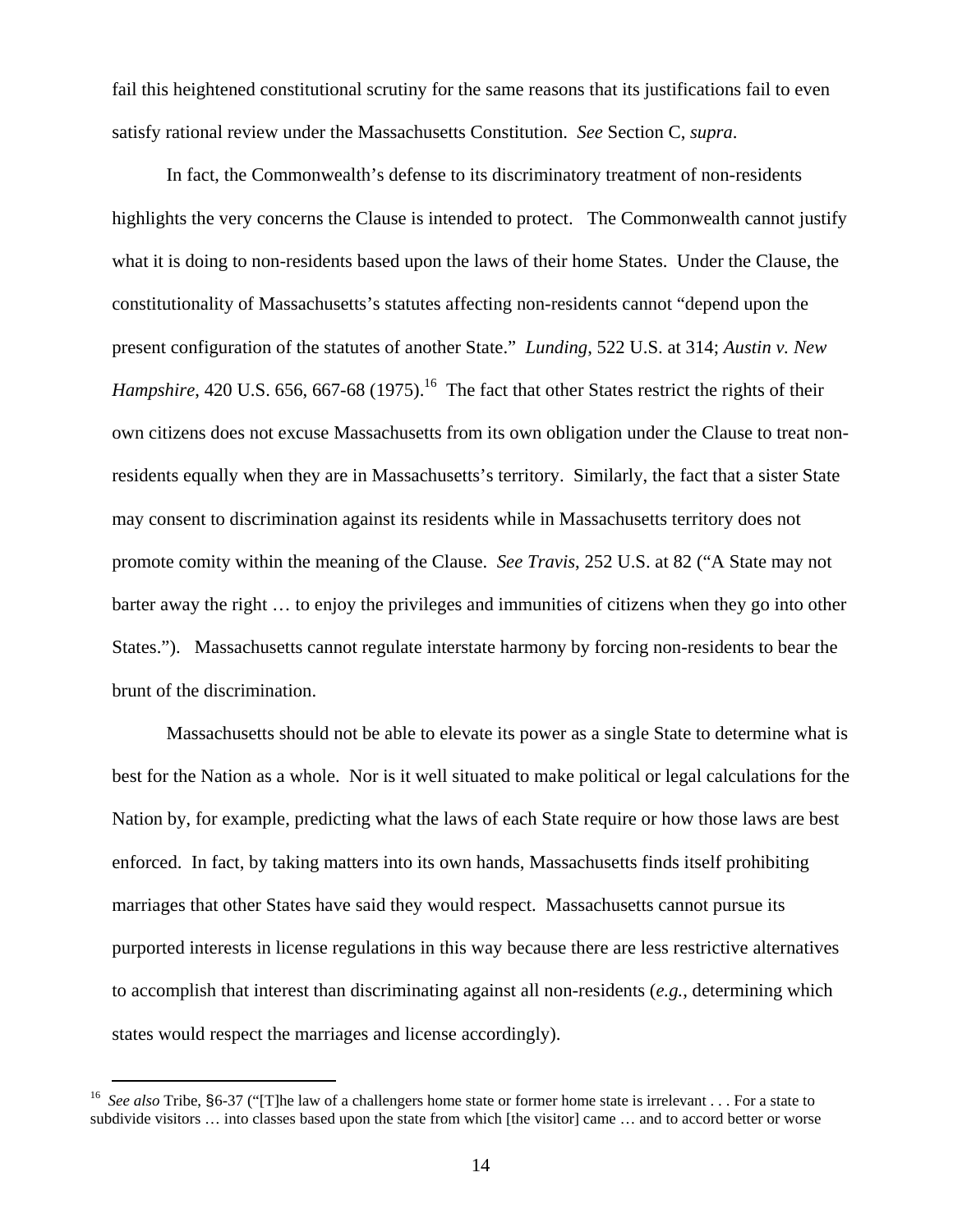## **E. The Couples Have Demonstrated the Irreparable Harm They Face from Defendants' Denial of Marriage Rights**

The Couples have proved irreparable harm – not only is there a constitutional violation here (which is *per se* irreparable); but the couples are also being denied the tangible and intangible benefits available to them while in Massachusetts and elsewhere.<sup>17</sup> The Defendants, collectively, have indicated a clear intent to treat the licenses issued to the five Couples marriages differently than other marriages. It is no defense to isolate one defendant, the Registrar, and assert that he has yet to formally disregard these licenses. The Defendants have put the five Couples' marriages in jeopardy by questioning their validity. Def. Br., 8 n.6. Simply because the Defendants have asserted this invalidity out of whole cloth -- without reference to or reliance upon any legal authority -- does not mean that the five Couples need to live with the uncertainty the Defendants have presently manufactured.<sup>18</sup>

#### **CONCLUSION**

For the foregoing reasons, the Couples respectfully request that this Court grant their Motion for a Preliminary Injunction.

treatment to each visitor … based on the state from which that visitor belongs, would be incompatible with the Constitution of 'a more perfect Union' and, in particular, with . . . Article IV's Privileges and Immunities …").

<span id="page-14-0"></span> $17$  For example, Plaintiffs Thorne and Theberge, the Maine couple, have deep social, legal, and economic roots in Massachusetts: they visit family and friends here regularly, their pension funds are managed here, and they transact professional and personal business in the Commonwealth. *See* Supplemental Affidavit of Thorne and Theberge. Like the other Couples, their Massachusetts marriage, if allowed, will provide them with real social and legal protections while in Massachusetts.

<span id="page-14-1"></span> $18$  The Commonwealth touts the fact that the Couples can marry in certain Canadian Provinces. Yet, it can be no answer to state and federal constitutional violations or irreparable harm that the right sought can be provided elsewhere in the world. Through their claims, the Couples assert their right to enjoy this benefit within the Commonwealth and within the United States.